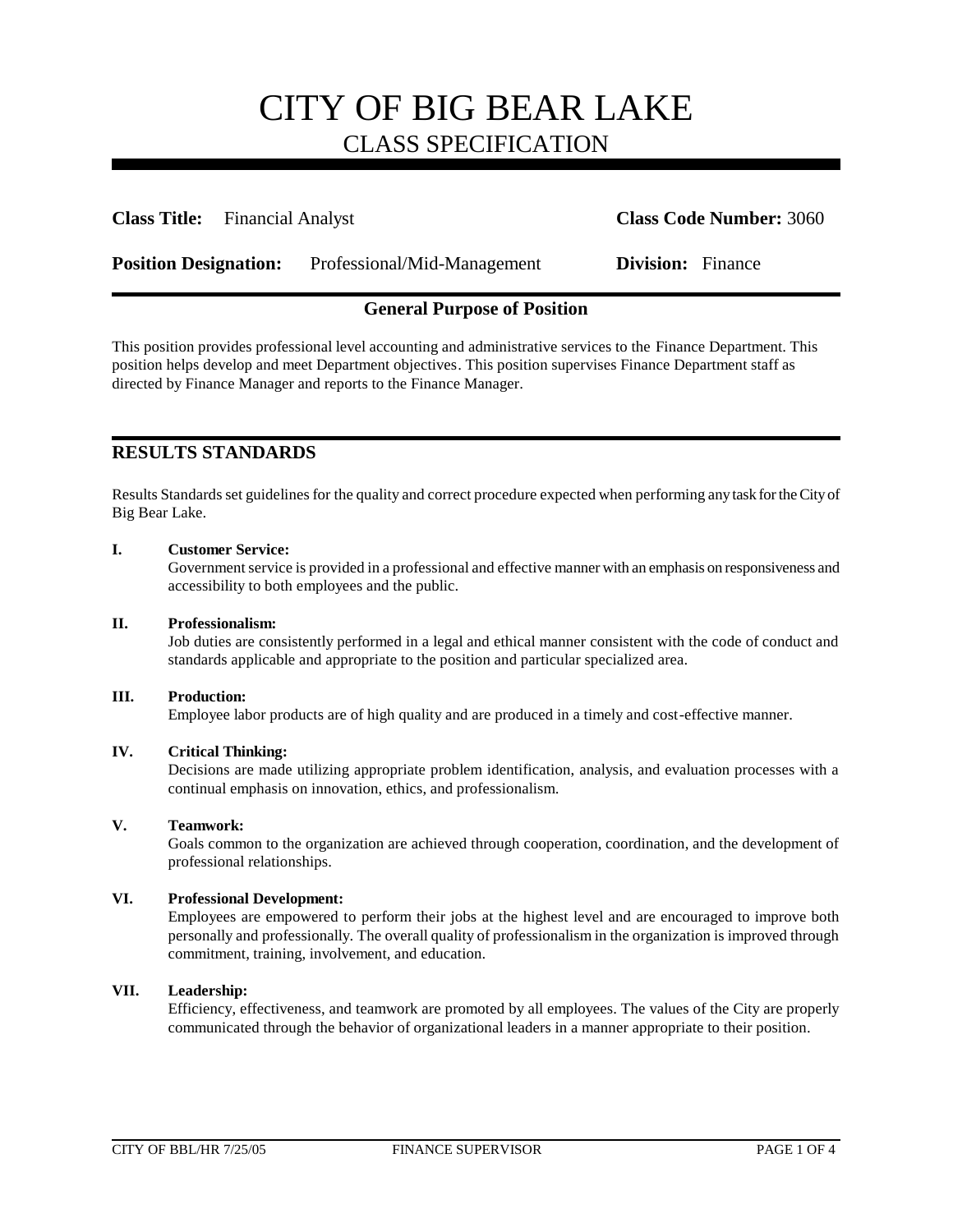## **FORMAT**

**Result Statements:** (in bold) describe common results expected of the Department or results specific to a particular position.

Performance Standards (preceded by a  $\Box$ ) describe the specific manner in which the associated Result Statement is achieved by this position. Multiple Performance Standards can be associated with each Result Statement and define the expectations for employee performance.

### **A. General ledger accounting is provided to track City accounts.**

- The general ledger is balanced and reconciled in accordance with generally accepted principles of accounting.
- □ Postings are made to the general ledger.
- Transactions are classified and the impact on assets, liabilities, and reserves is analyzed.
- $\Box$  Analysis of fiscal transactions is completed to ensure compliance with generally accepted accounting principles.
- $\Box$  The computer accounting system is maintained through training staff, facilitating enhancements, troubleshooting, and other appropriate duties of the system administrator.
- **B. Financial reporting, auditing, and fixed asset management are conducted to ensure that sound accounting and financial procedures are being followed; City, State, and Federal guidelines are adhered to; money is properly appropriated and accounted for.**
- $\Box$  Fiscal operating data is collected, analyzed, and summarized in various financial reports to management, City Council, etc.
- Year-end accounting/auditing work papers and journal entries are prepared to comply with generally accepted accounting principles.
- Project Management or annual fixed asset accounting updates are performed in accordance with City procedures as directed by the Finance Manager.
- Project Management or fixed asset records for various City funds are maintained and reconciled as directed by the Finance Manager.
- Special projects are coordinated, administered and evaluated at the direction of the Finance Manager.
- **C. Payroll, accounts payable, accounts receivable, purchasing, and cash disbursement services are provided in a timely and accurate manner.**
- Cash receipt documentation and registers are reviewed to ensure proper posting of City revenues.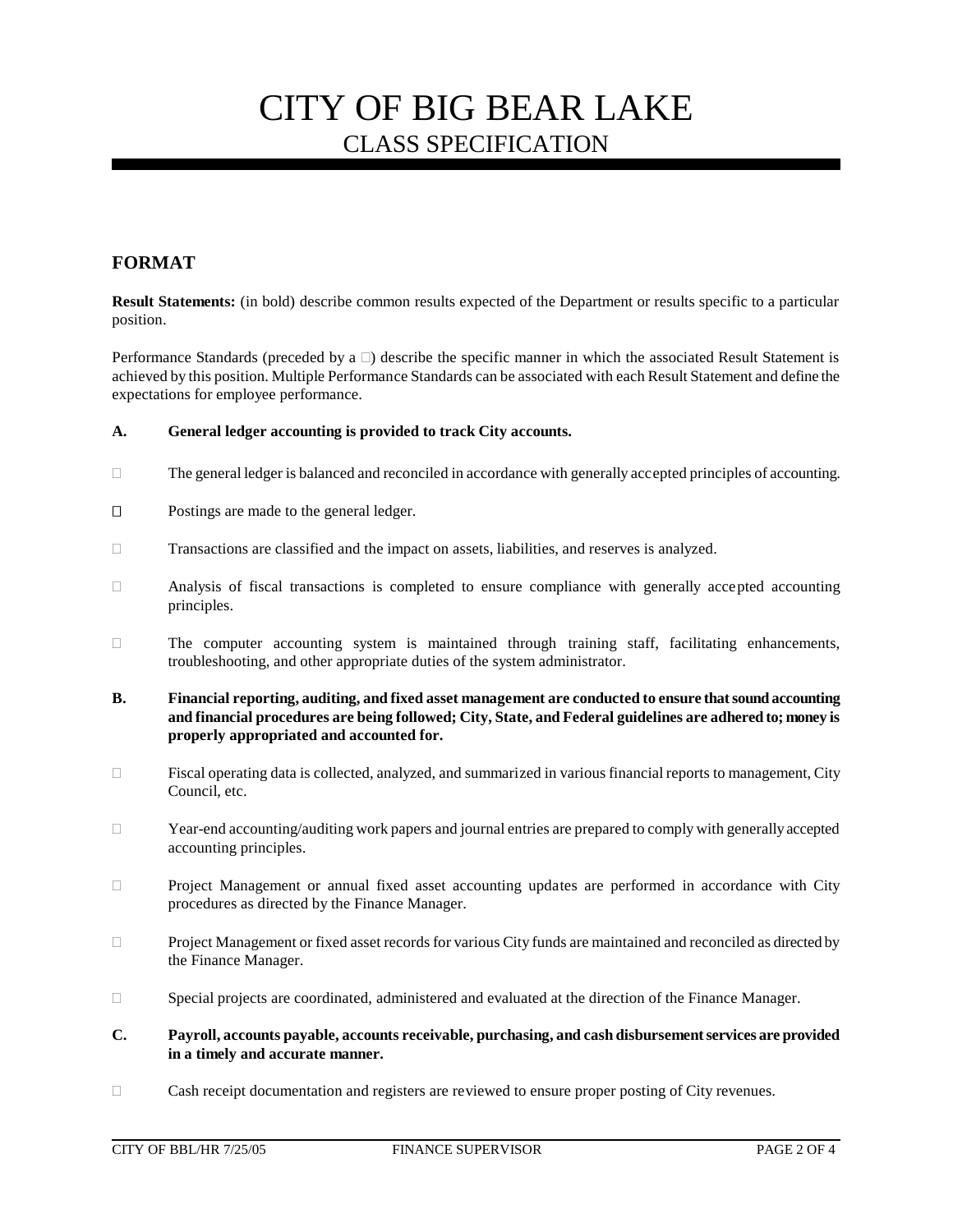Disbursement (check request) documentation is reviewed to ensure proper classification of City expenses.